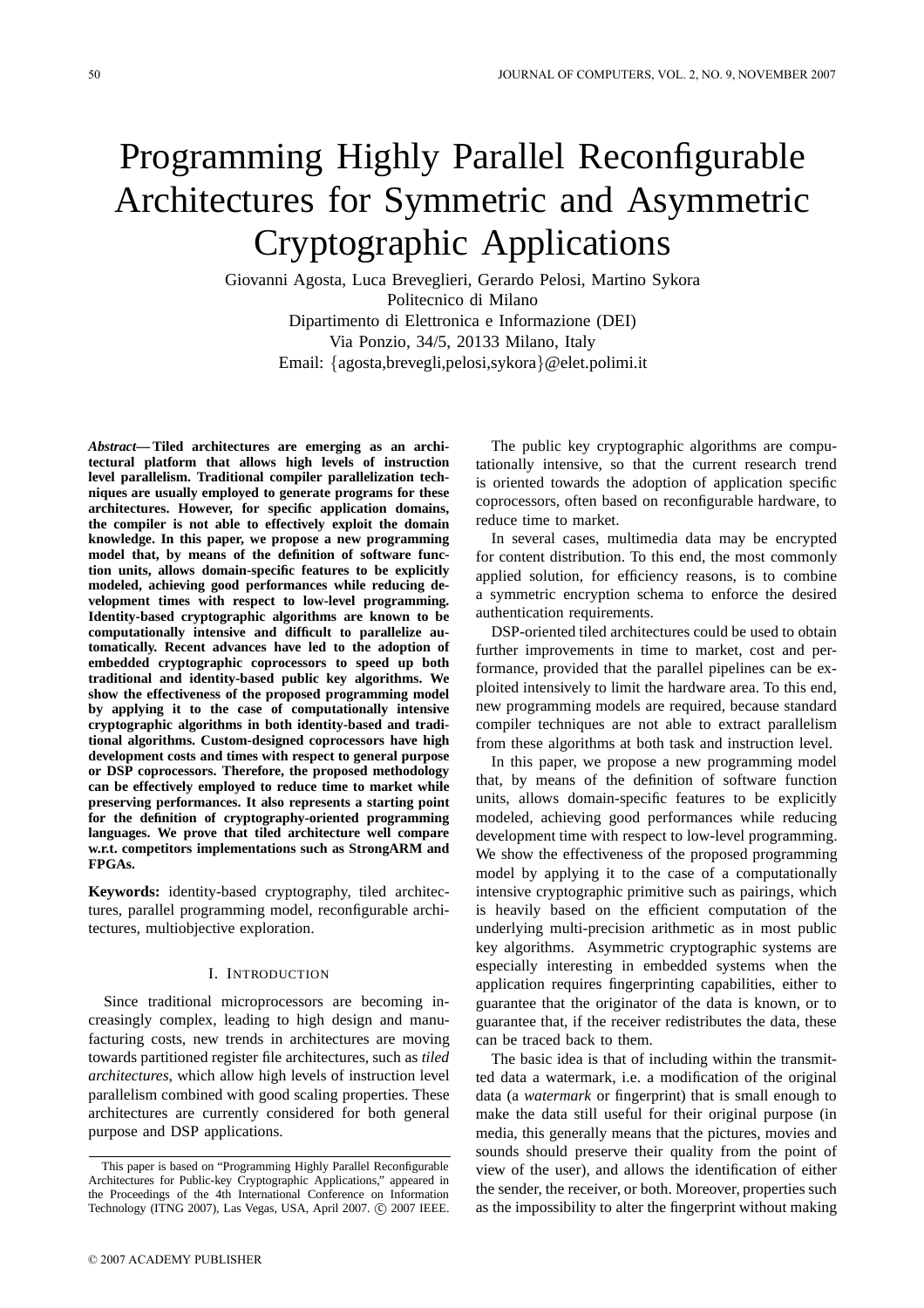the data useless may be required, depending on the actual application scenario.

Two important applicative scenarios are readily available. The first concerns a typical e-commerce scheme where a merchant and a buyer exchange data. The buyer receives some form of media, possibly on a handheld device, a set-top box or other embedded device, that he should not distributes to third parties. This can be ensured by adding a fingerprint based on the buyer's secret key, which is therefore verifiable using their public key by the merchant and by authorities. In this case, the fingerprint should not be removable without making the data useless, not even by comparing different fingerprints. Additional problems include the anonymity of the buyer  $-$  i.e., the merchant should not be able to trace the buyer unless the redistribute the data. Several asymmetric fingerprinting schemes have been developed for this purpose [1]–[3].

A second scenario concerns the case where attribution of a video, audio or picture is needed for legal purpose – such forms of digital evidence need authentication to be used in court, and since most digital data can be easily tampered, such authentication can be provided by fingerprinting techniques. Asymmetric fingerprinting in this case can provide means to attribute data to a specific recording device (assuming of course one can prove that the device itself has not been tampered with). In this scenario, the secret key is stored in the tamper-proof recording device, which performs the encoding process. This way, every datum that is transmitted from the device can be traced back to it.

The rest of this paper is organized as follows. Section II gives the essential mathematical background on cryptographic parings. Section III introduces tiled architectures and their interconnection structure. Section IV outlines the proposed programming model, as well as two case studies showing the implementation of software function units in identity-based and symmetric cryptography. Section VI provides an experimental evaluation of the proposed programming model. Finally, Section VII draws the conclusions and suggests future research directions.

## II. CRYPTOGRAPHIC PAIRING BACKGROUND

A cryptographic pairing is a bilinear map between two groups  $G_1$ ,  $G_2$  where the discrete logarithm problem is hard.

$$
\mathfrak{t} <,>: \mathbf{G}_1 \times \mathbf{G}_1 \rightarrow \mathbf{G}_2
$$

Let  $P, Q, R \in \mathbf{G}_1$  then

$$
\mathfrak{t}(P+R,Q) = \mathfrak{t}(P,Q)\mathfrak{t}(R,Q)
$$

$$
\mathfrak{t}(P,Q+R) = \mathfrak{t}(P,Q)\mathfrak{t}(P,R)
$$

During the last few years, pairings have been successfully employed in order to work out several open problems in cryptography such as, one-round three-way key exchange [4], identity-based encryption [5], and short digital signatures [6]. For further deepenings on the protocols that make use of pairing primitives we send back to [7], [8] and their references. The Weil and Tate pairings on elliptic curves over finite fields represent the mathematical basics to construct identity-based cryptographic primitives. These pairings are bilinear maps from an elliptic curve group  $E(\mathbb{F}_q)$  to the multiplicative group of some extension field  $\mathbb{F}_{q^k}$ . The parameter k is called the embedding degree of the elliptic curve [9], [10].

The pairing is considered to be secure if the discrete logarithms in the groups  $E(\mathbb{F}_q)$  and  $E(\mathbb{F}_{q^k})$  are both computationally infeasible. For optimal performance, the parameters  $q$  and  $k$  should be chosen so that the two discrete logarithm problems are of approximately equal difficulty when using the best known algorithms, with the order of  $\#E(\mathbb{F}_q)$  having a large prime factor r. The best attack known on the elliptic curve discrete logarithm problem is the *parallel collision search* that improves on the Pollard's  $\rho$ -algorithm [11]. A pairing is considered as secure as 1024-RSA, when  $r \sim 2^{160}$ , k ranges from 2 to 10, depending on the application, and  $p^k \ge 2^{1024}$ . In the wake of recent works [12]–[14] on pairings over general curves over pairing friendly fields of large prime characteristic, the proposed programming model will be aimed to the implementation of the Tate pairing primitive in characteristic p with  $k = 2$  and  $p \sim 2^{512}$ . The current algorithm to compute the pairing is a careful refinement of the well known BKLS/GHS algorithms as described in [9], [10], [15].

The cryptographic usage of the Tate pairing involves the application of Miller's Algorithm [16] followed by a final exponentiation. The point  $P$  is chosen as an element of  $E(\mathbb{F}_p)$  with order r. The point Q is chosen as an element of  $E(\mathbb{F}_{p^k})$  which is mapped from the twisted curve. Miller's algorithm uses the double and add schema for elliptic curve point multiplication  $rP$ , with some more operations to evaluate intermediate values of the pairing that are multiplicatively accumulated to compute the output of the algorithm [17]. Miller's algorithm performs  $\lceil \log_2 r \rceil - 1$  iterations executing almost always the block of operations corresponding to a *point doubling*. Indeed, if a low hamming weight  $r$  is used then only few *point additions* will be required (e.g. 1- 10). The core idea behind this work is to investigate ways to combine instruction-level parallelism that can be found in the implementation of multiprecision arithmetic operations with task-level parallelism among the finite field operations involved in the computation of pairings.

## III. TILED ARCHITECTURES

Recent trends in microprocessor design are moving towards partitioning processor resources such as register files, cache banks and pipelines. In *Very Long Instruction Word* (VLIW) architectures, a single program counter controls several pipelines that access the same register file. However, this structure does not scale well, since large register files are impractical. *Tiled architectures*, such as Raw [18], Wavescalar [19] and TRIPS [20], represent an evolution of VLIWs, partitioning the register file so that each pipeline or cluster of pipelines (called a tile, a *computational node* or simply a node) can access a private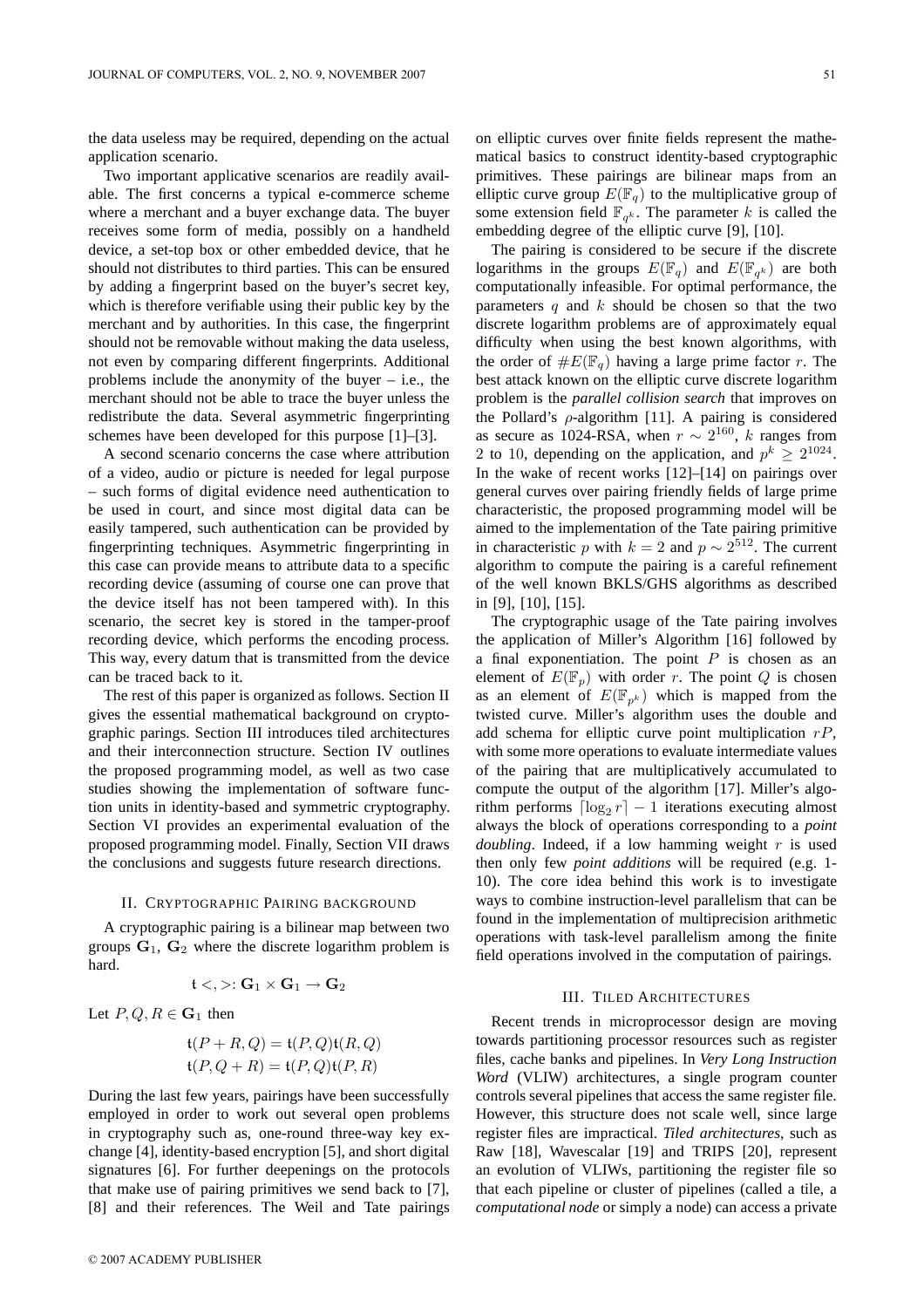register bank. While this allows smooth scaling, it poses communication problems, as data need be moved among the different pipelines, moreover, since the register file is partitioned, communication must take place on an interconnect network, called a *scalar operand network* [21]. These issues must be dealt with by the compiler, which is in charge of scheduling instructions not only in time, but also in space – that is across different nodes. Explicit communication instructions must be issued to synchronize the register file partitions.

In this work, we focus on DSP-oriented tiled coprocessors with a single control flow, since they are the direct competitor of the FPGA and ASIC solutions for public key cryptographic algorithms. More complex nodes, such as those of Raw (a MIPS pipeline with private data and instruction caches) would be orders of magnitude larger and more costly than the industry standard solutions.

A tiled architecture is an array of nodes, where each node is a computing element accessing its own register file and exposing a set of private function units. When all the nodes have the same type of function units, the architecture is homogeneous, and heterogeneous otherwise. The migration of the operands among clusters is demanded to a word-level communication network and is controlled by special instructions – like snd or  $rcv$  – executed by the nodes themselves, or by dedicated hardware. This kind of architecture belongs to the family of Scalar Operand Networks (SON), and can be characterized by the AsTrO taxonomy [21], which specifies whether the assignment of the instructions, the transport of the operands and the ordering of the instructions are statically or dynamically performed.

DSPFabric [22], by STmicroelectronics, is a tiled architecture specifically designed for modulo scheduling computationally intensive loops of multimedia applications. With respect to the AsTrO taxonomy, it is a Static-Static-Static SONs, which means that the assignment of the instructions, the displacement of the copies and the scheduling passes are compiler tasks. Moreover, DSP-Fabric is characterized by coarse-grained reconfigurable data-paths. The compiler must select a subset of feasible node connections for data flowing, and emits at compile time the reconfiguration instructions that activate the selected wires. These reconfiguration instructions change at runtime the network topology, tailoring it to the specific code.

The reconfiguration space  $-$  the space of feasible topologies – is tailored by the constraints given by the availability of I/O ports with respect to the total number of connecting wires. In the DSPFabric organization, each node can be potentially connected to all the others, exploiting a hierarchical interconnection schema, based on different levels of MUXes. Effective limitations are given by the MUXes capacity. We describe in the following the DSPFabric architecture, focusing the attention on the structure of the interconnections.

### *A. DSPFabric Architecture*

Figure 1 gives an overall picture of a 64 nodes DSP-Fabric coprocessor. At level 0 it can be seen as an array of four 16-issue processors (clusters), communicating through a collection of multiplexers, which implements a multi input/output switch. Each cluster has  $N$  input wires and  $N$  output wires, where the output wires are possibly connected to all the others. On the contrary, the input wires can be connected to only one source. Figure 2 shows a feasible data path at level 0, assuming N equal to 4. At level 1, the spatial structure replicates



Figure 1. A DSPFabric architecture with 64 nodes.



Figure 2. A feasible interconnection among clusters sets. Assuming the output and input capacities of 4 wires, cluster set 0 and 1 have saturated their available output and input wires, respectively.

itself inside each cluster, again with an array of 4-issue processing elements, connected together by multiplexers with capacity  $M$ . The last level is composed by the *computation nodes* connected through a reconfigurable crossbar, which takes as input the internal connections and  $K$  of the wires outgoing from level 1. Each computation node has two ingoing wires and one outgoing wire.

The computation nodes are single issue pipelined processors, accessing their own register file and functional units. Since DSPFabric has been specifically designed as a loop accelerator coprocessor for multimedia applications, each node is equipped with hardware features for better executing modulo scheduled code [23]; e.g., the node contains support for instruction predication and rotating registers. Precisely, the application is scheduled using the Kernel Only Modulo Scheduling [23] technique, which fully predicates loop prologue and epilogue. Thus,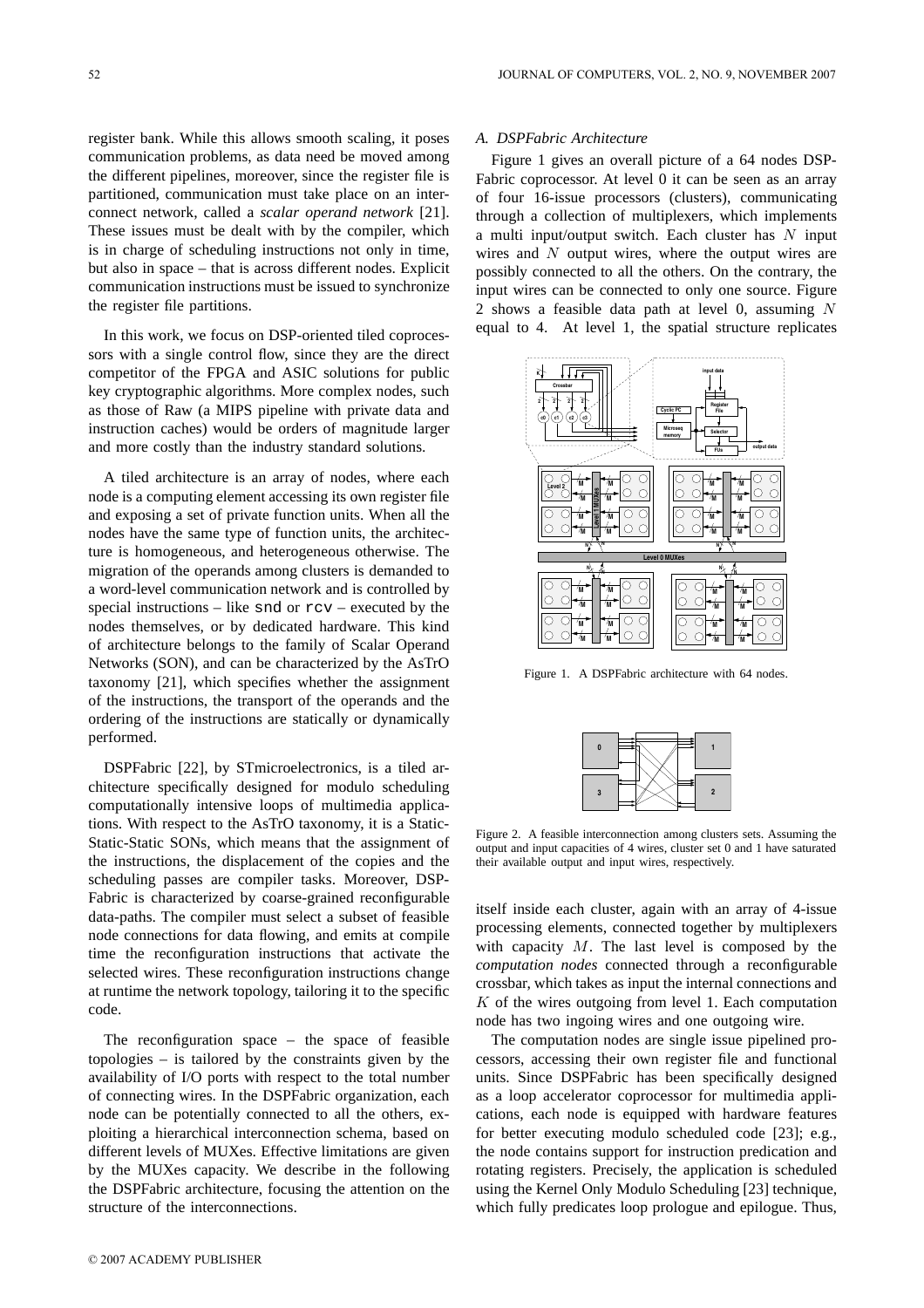branches are not allowed and the execution is controlled by a cyclic program counter.

The copies between different register files are controlled by the receive primitive executed by the destination node. Two regions of the register file are organized as input buffers, which push on top the incoming values, but can be read randomly by the receiver.

The coupling with the main memory subsystem is demanded to a programmable DMA. Each node can generate an address request, which is directly sent to DMA without consuming inter-cluster communication patterns. Only a limited number of requests can be served at the same time, i.e. 8 requests, thus the compiler must ensure that the amount of simultaneous requests does not exceed that limit. Since the memory requests do not have unary latency, the DMA engine provides input and output FIFOs – of depth equal to the serving time – for handling high memory pressure. When a value is ready it is directly loaded into the requesting cluster register file.

Since DSPFabric – and, more generally, all the coprocessors designed for multimedia embedded applications –is specifically designed for performing media streaming, and the input/output streams are characterized by a highly regular structure and largerly independent data, the DMA programmable interface allows to perform efficient data buffering and to mask the memory latencies.

## IV. PROGRAMMING MODEL & COMPILER **TECHNIQUES**

In this Section, we discuss the limitations of the compiler techniques for scheduling the target algorithms on tiled architectures, and propose a new programming model to deal with these issues. We apply the proposed programming model to the case of the Tate pairing computation.

TABLE II. IMPLEMENTATION OF THE  $32 \times 32$  MULTIPLIER AS A SW FUNCTION UNIT USING 16 BIT MULTIPLIERS PROVIDED BY THE TARGET ISA.

| and a0,X0,0x0000FFFF             | and b0,Y0,0x0000FFFF                  |
|----------------------------------|---------------------------------------|
| shftr $a1,X0,16$ .rcv b0         | shftr $b1, Y0, 16$ . rcv a0           |
| mul $c00$ , a $0$ , b $0$        | mul $c01$ , a $0$ , b $1$ . rcv a $1$ |
| mul c10,a1,b0                    | mul $c11$ , al, b $1$                 |
| and x,c10,0xFFFF0000             | shftl w,c $01,16$                     |
| shftl y,c $10,16$ . rcv w        | and z,c01,0xFFFF0000.rcv x            |
| add $ml0,c00,y$                  | add mh $0$ , c $11$ , z               |
| cmpgt $r0, y, ml0$               | add mh0, mh0, x                       |
| add ml0,ml0,w                    |                                       |
| cmpgt $r00, y, ml0$ . rcv mh $0$ |                                       |
| add $r0.r0.r00$                  |                                       |
| add mh0, mh0, r0                 |                                       |

## *A. Compiler Techniques for Tiled Architectures*

Tiled architectures are specifically designed for the execution of computationally intensive kernels of multimedia applications, e.g. Inverse Cosine Discrete Transform, interpolation and de-blocking filters. A typical scenario is to employ such machines as innermost loop accelerators – implemented as coprocessors and coupled with the central processing system. These loops are characterized by

largely independent operations and low memory aliasing, exposing a high degree of potential Instruction Level Parallelism (ILP). Moreover these kernels are usually quite small – in the range from 100 to 1000 instructions in the loop body.

Since these architectures are conceived for loop acceleration, they typically provide hardware features to enhance Modulo Scheduling [23] compiler technique, like support for predicated execution and rotating registers [24].

The compiler front-end recognizes in-code pragmed loops as suitable to be mapped onto the coprocessor, then translates them into an intermediate representation. At the intermediate level a loop is described by its Data Dependency Graph (DDG), where each node represents a native (assembly) instruction and each edge is a data dependence between two adjacent instructions.

The compiler back end assigns the node of the DDG to the clusters and schedules them, compatibly with the data, resources and communication constraints. The challenge is to extract the maximum degree of parallelism and, at the same time, to limit the penalties due to explicit inter-cluster operand copies. Different approaches have been proposed for performing cluster assignment and scheduling, considering both 2-phases and unified techniques [25]–[29].

The compiler is typically driven by in-code pragmas, which select the loops to map onto the multi-clustered coprocessor. As intermediate representation the loop is described by its Data Dependency Graph (DDG), where each node represents a native instruction and each edge introduces a data dependence between instructions.

The behavior of the compiler back end is to assign the instructions to the clusters and to schedule them, compatibly with the communication net topology, the data dependencies and the resource constraints. The compiler tries to extract the maximum degree of parallelism and, at the same time, to limit the penalties due to explicit inter-cluster operand copies. Different approaches have been proposed for performing cluster assignment and scheduling, considering both 2-phases and unified techniques [25]–[29].

Since these architectures are conceived for loop acceleration, they typically provide hardware features to enhance Modulo Scheduling [23] compiler technique, like support for predicated execution and rotating registers [24].

Trying to map and schedule a complex cryptographic algorithm, i.e. Tate pairing, following this programming model – thought for different scenarios – arises several constraints and rapidly leads to low quality or indeed not schedulable code.

When observed at a high level, the Tate pairing algorithm is a single loop that presents high parallelism at the level of operations between very long integers, e.g. multiplications of 32 words-length operands. These operations, if written in a high level source code as C, will appear as cyclic algorithms, exposing an internal degree of parallelism. The only way to exploit the high level parallelism is to completely unroll all the internal loops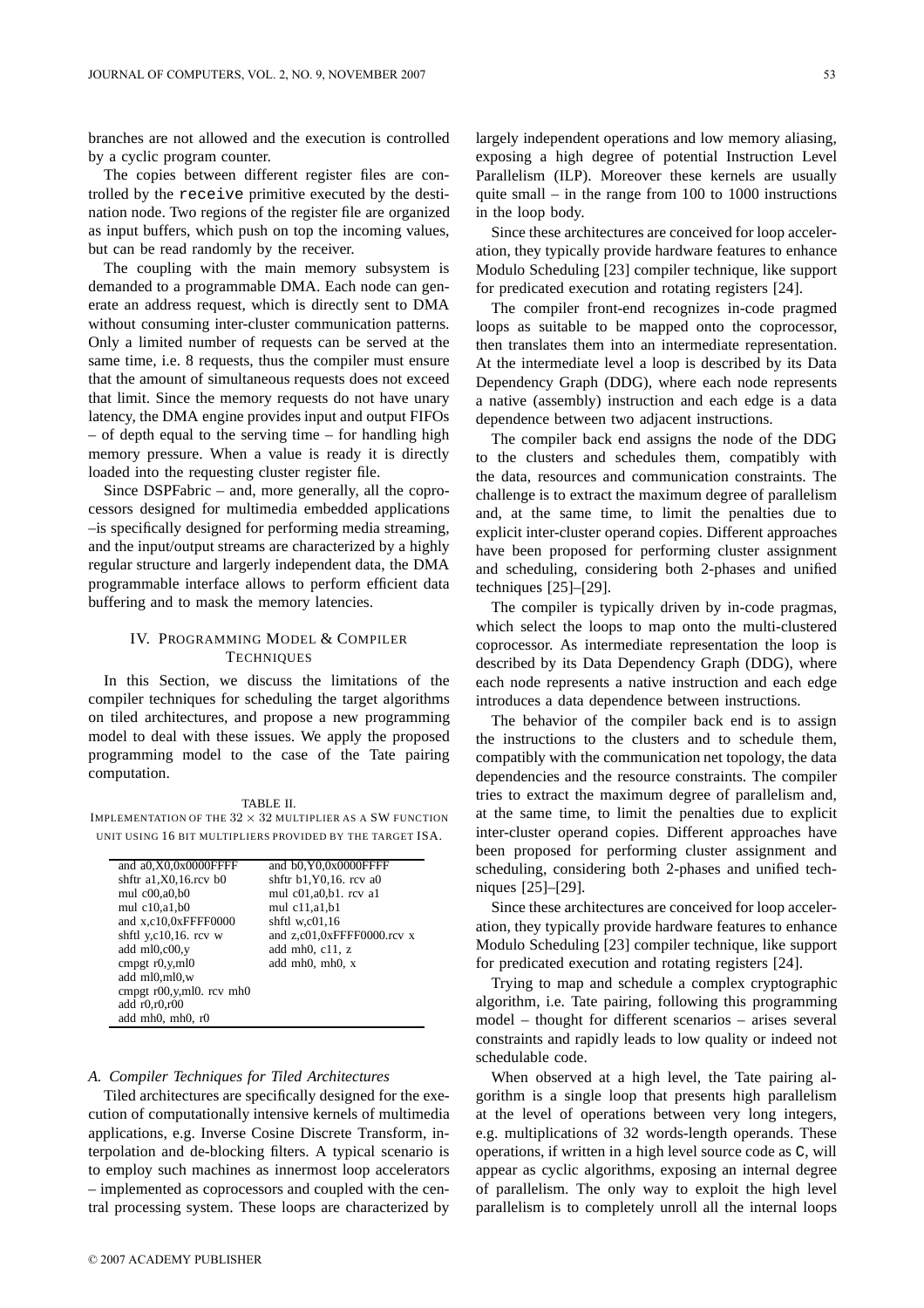| add s1.a1.b1                          | add $s11,a1,b1$              |                                      |                    |                                    |                      |
|---------------------------------------|------------------------------|--------------------------------------|--------------------|------------------------------------|----------------------|
| add s1.s1.1                           | cmpgt $c21,b1,s11$           | add $s2.a2.b2$                       | add $s21.a2.b2$    |                                    |                      |
| $empgt$ c2, a1, s1.rcv c1.rcv c21     |                              | add $s2,s2,1$                        | cmpgt $c31,b2,s21$ |                                    |                      |
| slct c2.c1.c2.c21                     |                              | cmp $c3$ , $a2$ , $s2$ , $rcv$ $c31$ |                    | add $s3$ , $a3$ , $b3$             | add $s31, a3, b3$    |
|                                       |                              | rcv c2                               |                    | add $s3.s3.1$                      | cmpgt $c41, b3, s31$ |
| add s1.c1.m1                          | add $s11,c1,m1$              | slct $c3.c2.c3.c31$                  |                    | cmp $c4$ , $a3$ , $s3$ , rcv $c41$ |                      |
| add s1.s1.1                           | cmpgt $r21$ , m $1$ , s $11$ | add $s2.c2.m2$                       | add $s21.c2.m2$    | rcv c3                             |                      |
| cmpgt $r2,c1,s1$ .rcv $r1$ .rcv $r21$ |                              | add $s2.s2.1$                        | cmpgt $r31,m2,s21$ | slct c4,c3,c4,c41                  |                      |
| slet r2.r1.r2.r21                     |                              | cmp $r3,c2,s2$ .rcv $r31$            |                    | add $s3,c3,m3$                     | add $s31,c3,m3$      |
|                                       |                              | $rcv_1^2$                            |                    | add $s3.83.1$                      | cmpgt $r41, m3, s31$ |

slct r3,r2,r3,r31 cmp r4,c3,s3.rcv r41

rcv r3 slet  $r4$   $r3$   $r4$   $r41$ 

TABLE I. IMPLEMENTATION OF THE MODULAR ADDER AS A SOFTWARE FUNCTION UNIT.

into the outer-most one, and then try to modulo schedule the whole resulting loop.

This approach is computationally hard, since the scheduling problem is NP-complete and the size of the input data in this case (the nodes of the DDG) grows quickly – more than 300000 nodes for a 512-bit Tate pairing implementation.

Therefore we propose a novel compilation approach, which allows to exploit the available parallelism, decoupling the problem into two phases. The former determines the function units needed to support the high level parallelism, the latter programs each function unit scheduling the code at fine-grain of parallelism.

## *B. Proposed Programming Model*

Cryptographic algorithms that use multi-precision integer arithmetic are representative of a class of applications that present peculiar properties in terms of available parallelism and program structure. Specifically, computationally intensive public key cryptographic algorithms such as the Tate pairing implementation in [30]–[32] can be parallelized at *task level* (TLP), as proven by a wide range of literature on the design of hardware implementations that typically use replicated modular arithmetic circuits to exploit this type of parallelism [33], [34]. The design of the individual modular arithmetic circuits highlights the availability of a significant amount of *instruction-level parallelism* (ILP): the parallel operations in hardware can be transposed to parallel instructions in the software implementation. On the other hand, *loop-level parallelism* (LLP), that is the opportunity to perform different iterations of the same cycle on different computational elements, is less easily found in this type of application, due to the need to propagate loop carried data dependencies (such as the carry propagation for the integer or *mod p* arithmetic) across the iterations of a given loop. Since LLP is the type of parallelism most easily exploited by compilers, while TLP is especially difficult to extract by means of a compiler, these algorithms prove to be particularly difficult to parallelize automatically.

To tackle this issue, our method highlights TLP and ILP in the target algorithms, by mirroring typical hardware design concepts, such as specialized arithmetic hardware. Specifically, in the proposed model, the target algorithm is written using a library of software components that

perform the same operations as specialized hardware function units for multi-precision integer arithmetic. The code *software function units* are optimized for the target architecture, customizing the connections between tiles of the architecture to fit their data propagation schemata. Since carry propagation flows one-way from the least significant word to the most significant one, it fits well for a very regular structure that can be easily mapped to the configurable connections between computational nodes, as each node need synchronize itself only with its neighbours.

Each software function units is, on a given target architecture, characterized by two parameters: the schedule length and the resource usage, in terms of number of computational nodes. This characterization mirrors closely the area and latency parameters of an hardware function unit. Therefore, a top-down approach can be used, applying well-known methodologies for the design of the controller datapath. In this way, the high-level representation of the algorithm is mapped to the software function units by means of a list-based scheduling algorithm [35].

## V. CASE STUDIES

In this Section, we describe two case studies run using the programming model described in the previous Section. The first case study deals with the design of a low-level multi-precision arithmetic library in terms of software function units and its application in the implementation of a Tate pairing algorithm. The second case study presents a more complete design, using the IDEA cryptosystem as the target algorithm.

#### *A. Modular Arithmetics*

The goal of this Section is to describe the design of a basic multi-precision arithmetic library. The Montgomery multiplier is the main element of any such library. To this end, we need to first develop basic function units such as the modular adder and the word-by-vector multiplication, with the aim of composing them to implement the main loop of the Montgomery multiplier as described in Algorithm V.1.

Table I shows the basic schema for a modular adder. Each column of the table represents the schedule of a single computational node. For each word of the multiprecision operands to add, a pair of nodes is used to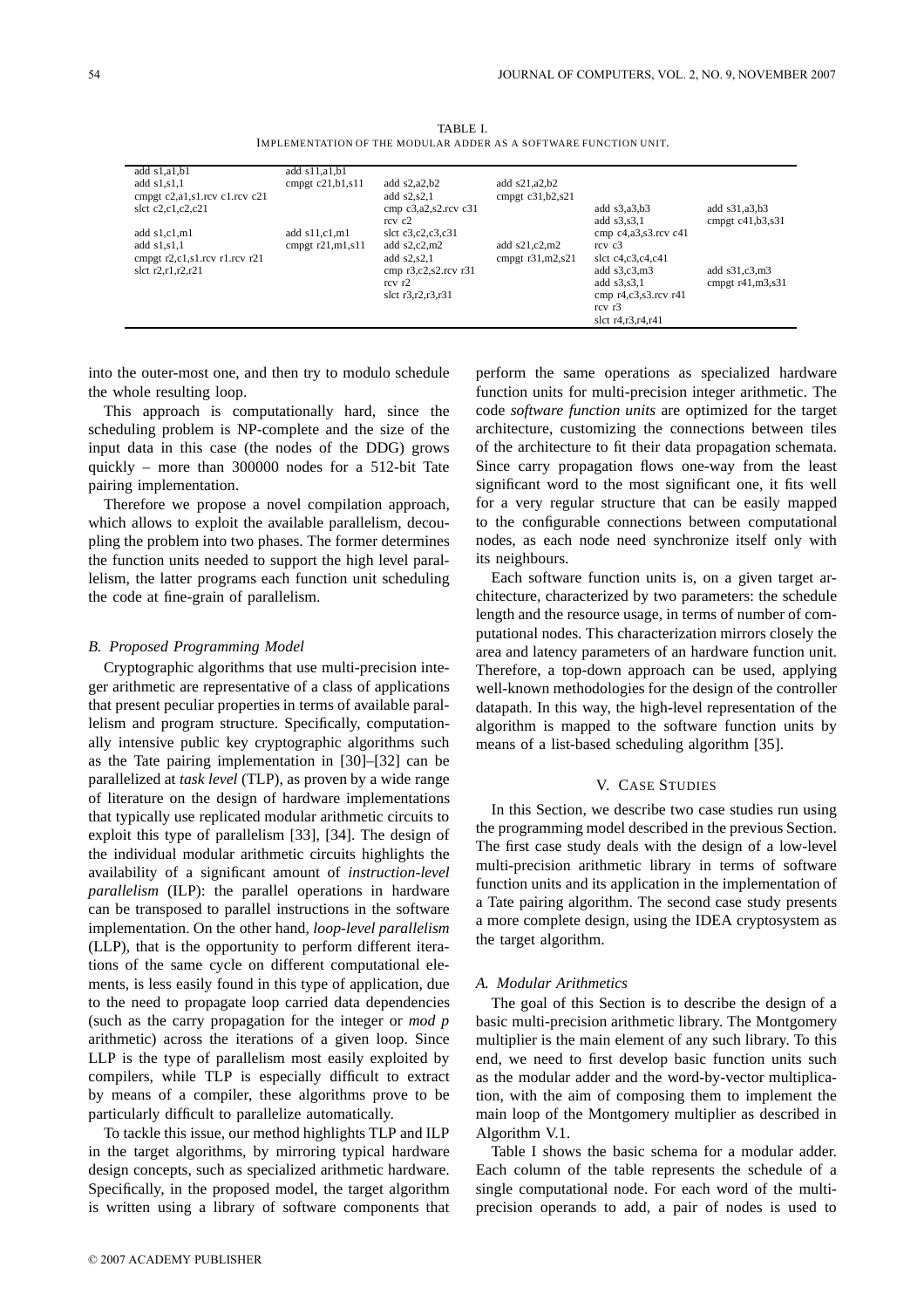speculatively execute both the case with and without carry. The table considers the case of only three word multi-precision operands, but the extension to larger sizes is straightforward. Figure 3 shows how the adder can be



Figure 3. Time/space scheduling of a 128-bit modular addition: the dark shaded areas represent the non-modular adder (as described in Table I), while the light shaded areas implement the modulo operation.

further optimized to reduce resource usage: the modular adder unit is shown on the left, while on the right the pipelined operations have been compacted onto 8 computational nodes only, without penalty for the performance. This kind of optimization, while demonstrated only for a 128-bit modular adder, seamlessly scales to larger input sizes, requiring only 8 nodes and  $2n + 6$  clock cycles, where  $n$  is the number of words of the input.

Table II provides an implementation of the basic 32 bit multiplier unit using 16 bit multipliers provided in the target architecture. The 32-bit multiplier, not available in the original architecture, is obtained as a software function unit using the native 16 bit multipliers. The word-byvector multiplication is obtained by juxtaposing 32 bit multipliers, followed by a multi-precision (non modular) adder unit that handles carries. This method of obtaining larger units by composing smaller ones is fully developed in the generation of hierarchic software function units: an adder and the word-by-vector multiplier are used to design the Montgomery multiplier.

The Montgomery multiplier is based on the core loop shown in Algorithm V.1, where  $A$  and  $B$  are the input operands, while  $N$  is the modulus,  $w$  is the size of the word,  $b = 2^w$  and  $N'_0$  is the least significant word of the modular inverse of N, modulo the Montgomery radix. In this implementation, the number of iterations performed is  $n + 2$  to bound the result in the range  $[n, 2n]$  for multiplicands up to  $2n$ . This is achieved by eliminating the final subtraction in the original Montgomery algorithm and, as a consequence, after the inputs are converted in the Montgomery domain, the operations of the highlevel algorithm are all performed therein. Note that the composition of the larger function unit takes into account the shape of the scheduled code of the component

```
Input: x, y \in [0, 2N), NN' - RR' = 1, n =\lg_2[N], b = 2^w, R = b^n, N' \equiv N^{-1}\mod R = (N'_{n-1}, N'_{n-2}, \ldots, N'_{0})_{b}, R' \equivR^{-1} \mod NOutput: xyR^{-1} \mod N \in [0, 2N)x \leftarrow 02 for i \leftarrow 0 to n + 1 do
3 t \leftarrow N'_0 x_0 \mod b4 if t \neq 0 then
5 x \leftarrow x + tN6 x \leftarrow x \gt\gt w + A_iB7 return x
```
units: by compacting the pipelined computations, it is possible to achieve a performance gain that would not be possible were the components implemented as functions. C functions either require call mechanisms that enforce a barrier synchronization between the two computation steps, or inline mechanisms that would lead back to the explosion in the node number of the dataflow graph.

# *B. High-level Scheduling*

Given the software function units described in Section V-A, in order to implement a public key cryptographic primitive, we need to encode it in terms of the software function units. Then, we can explore the possible high-level schedules by means of automatic scheduling tools, such as those presented in [35].

For the Tate pairing algorithm in characteristic  $p$ , Figure 4 shows the dataflow graph of the doubling step of the core loop body. The nodes are arranged so that high-level parallelism is emphasized, following an ASAP scheduling policy without resource constraints, thereby showing the maximum available parallelism at any given time. The figure highlights the presence of a significant amount of parallelism, making the exploration of performance vs. area tradeoffs worth being conducted. The typical structure of the Miller's algorithm, upon which the implemented Tate pairing algorithm [17] is based, includes a conditional branch that is only taken when the scan of the binary expansion of the scalar  $r$  (see Section I) meets a 1. The implementations ensure that the Hamming weight of  $r$  is minimal – in the range of 1 to 10. Since this operation is rarely executed (less than 1% of the iterations), it is handled in a tiled architecture such as DSPfabric by the intervention of the controller processor, which causes the coprocessor control to flow from the main iteration loop to a secondary code that is optimized for the branch execution. The alternative of predicating the branch code is feasible, but the size of the secondary code and the fact that the primary path is much faster (it does not have any instruction to execute) would cause the predicated code to negatively affect the performance.

© 2007 ACADEMY PUBLISHER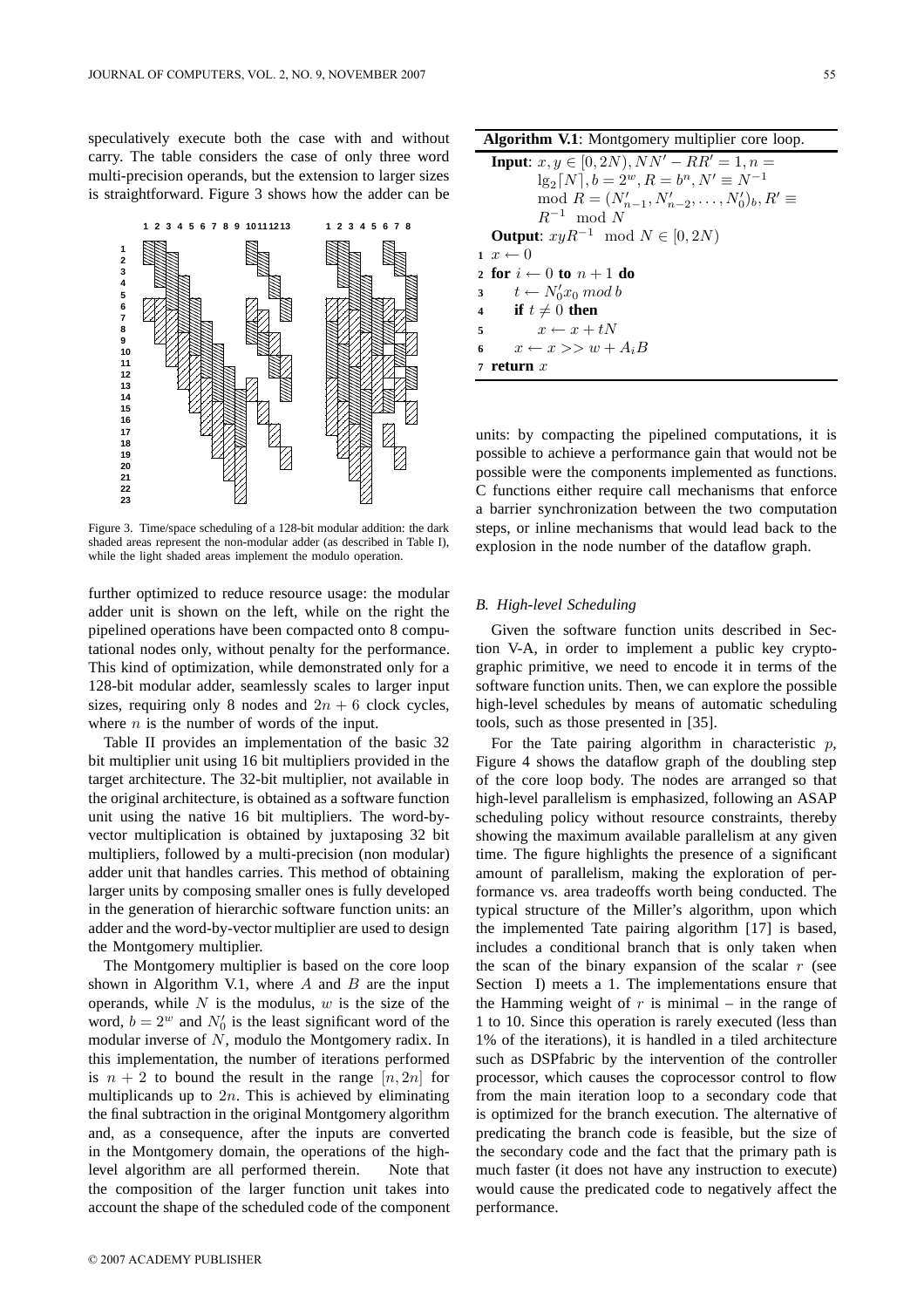

Figure 4. High-level scheduling of the dataflow graph for the doubling step of the Tate pairing algorithm  $[17]$ .  $\lt$  is the modular left shift operator,  $+/-$  are the modular adder/subtracter, and  $*$  is the Montgomery multiplier

# *C. IDEA*

The International Data Encryption Algorithm (IDEA) is a symmetric key block cipher developed by Lai and Massey and published in 1990 [36]. At that time it was suggested as a candidate to replace DES, however its widest adoption has been in PGP which has insured widespread use of the algorithm. Commercial applications show enforcements of the encryption algorithms for IPVT stream decoding.

IDEA uses a 128–bit key to encrypt data blocks of 64 bits by means of an iterative process made of eight rounds followed by a half-round that provides a 64– bit encrypted output. IDEA makes use of three 16–bit operations to implement strong cryptographic confusion properties:  $16$ -bit XOR,  $16$ -bit addition (modulo  $2^{16}$ ), and 16-bit multiplication (modulo  $2^{16} + 1$ , a Fermat prime). IDEA round keys are generated using a non-standard rotate-left of 25 bits on the provided 128–bit key. The first eight keys are provided by the input key, and each additional set of eight keys is generated by performing a circular left shift of 25 bits of the previous eight key set. As each round requires only six keys, the subkey bits used differ within each round, providing an effective mechanism for bit variance within the keys used.

IDEA can therefore be decomposed in a small set of primitives can be: modular addition, modular multiplication, and bitwise exclusive or. The most complex primitive, in a software implementation, is the modular multiplication. We present here the implementation of this primitive as a function unit. The remaining primitives and the composition of the complete system are straightforward.

Figure 5 shows a simplified version of the DSPfabric implementation of the modular multiplication used in IDEA, not scheduled.  $Rx$  and  $Ry$  are the registers that hold the values of the data block and key (actually, several registers are needed when the code is scheduled, to hold copies that are to be moved to different clusters). Registers

|    |                    |          | Figure 5. Modular multiplication for the IDEA cryptosystem |
|----|--------------------|----------|------------------------------------------------------------|
|    | A: setv – R1 if Ry |          |                                                            |
|    |                    |          | B: setny Ry if not Ry                                      |
|    | C: add Rx Rx R2    |          |                                                            |
| D: | sety R6 if Rx      |          |                                                            |
|    |                    |          | E: setny Rx if not Rx                                      |
|    | F: sub             | Rx Rx R1 |                                                            |
|    | G: sub Rx Ry R6    |          |                                                            |
|    | H: mul Rx Rx Ry    |          |                                                            |
|    | I: and             | Rx Rx R2 |                                                            |
|    | $J: sub$ R7 Rx R3  |          |                                                            |
|    | K: cmplt R5 Rx R7  |          |                                                            |
| L: | sub                | Rx Rx R7 |                                                            |
|    | M: add Rx Rx R5    |          |                                                            |

Figure 6. Data transfer graph for the modular multiplication



R1, R2, R3 and R6 hold the constants (pre-loaded before starting the coprocessor), while the remaining registers hold short lived temporaries. DSPfabric uses a set of predicated registers to allow efficient conversion of conditionals to predicated executions. Instructions are only performed if all input predicates are true. The *setv* and *setnv* instructions set (to true or false) the predicate of the destination register if the source register is (or is not) zero. An alternate implementation, using *slct* instructions as in the Tate Pairing case study is also possible.

Figure 6 shows the copies that must be performed between the instructions of the modular multiplication algorithm. It can be seen that each instruction can be implemented in a different cluster, having at most two incoming and two outcoming connections. This allows a full pipelining of the algorithm, giving a throughput of one block per cycle.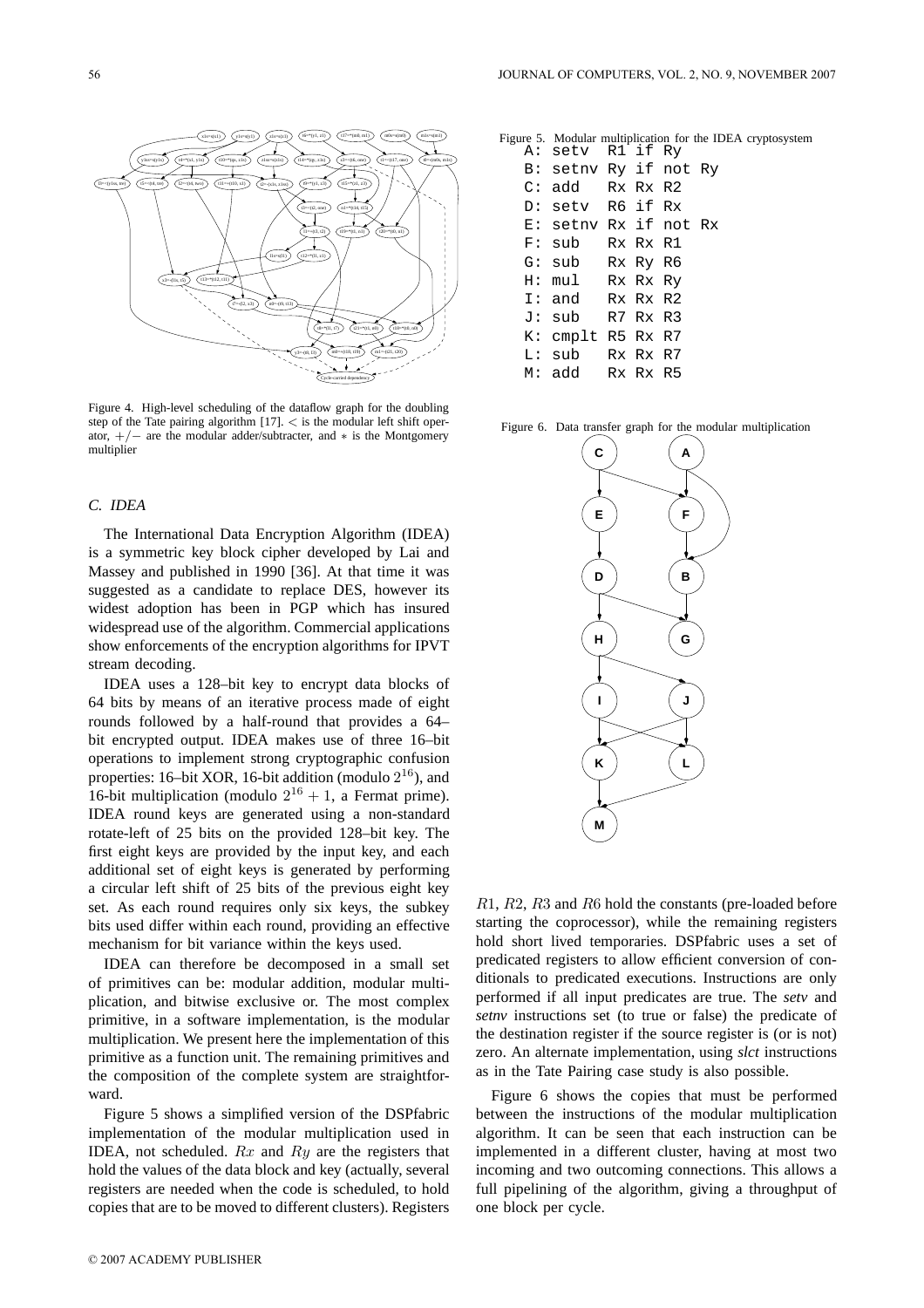#### VI. EXPERIMENTAL RESULTS

In this Section we provide experimental evidence to support the effectiveness of the proposed approach. First, we gauge the complexity of the software function units in terms of both area (that is, number of CPUs) and latency. Table III summarizes the computational complexity for the simpler units, while Tables IV and V show the complexity of two different implementations of the Montgomery multiplier. Analytically, these figures can be derived from Equations (1) and (2), where Equation (1) represents the basic version of the Montgomery multiplier, while Equation (2) refers to the area-optimized version of the same unit, which splits the  $A_iB$  word-by-vector multiplication in Algorithm V.1 to execute it in parallel with  $tN$  and the subsequent addition, to reduce the number of used processors.

$$
T = (n+2)\left(\frac{52n}{cpu} + (2n+1) + 5\right)
$$
  
8 \le cpu \le 4n (1)

$$
T = (n+2)\left(\frac{26n}{cpu} + max\left\{\frac{26n}{cpu}, (2n+1)\right\} + 5\right)
$$
 (2)  

$$
16 \le cpu \le 2n
$$

In these equations,  $n$  is the number of input words, while cpu is the total number of nodes in the tiled architecture. In order to evaluate the effectiveness of the high-level

TABLE III. COMPLEXITY OF THE SOFTWARE IMPLEMENTATIONS OF FINITE FIELD OPERATIONS IN TERMS OF NUMBER OF INPUT WORDS  $n = \lceil \log_2 m \rceil / w.$ 

| <b>Finite Field Operations</b> | Clock Cycles   | # of CPUs |
|--------------------------------|----------------|-----------|
| $x \pm y \mod m$               | $2n+6$         |           |
| $x \cdot y \mod m$             | $(n+1)(2n+19)$ | 2n        |
| $x \ll z \mod m$               | $2n+2$         |           |

TABLE IV. EXECUTION TIME AND TIME/AREA PRODUCT FOR THE SOFTWARE IMPLEMENTATION OF THE MONTGOMERY MULTIPLIER AS A FUNCTION OF INPUT WORDS AND NUMBER OF EMPLOYED CPUS.

| Input    | Number  | Time          | Time $\times$ Area  |
|----------|---------|---------------|---------------------|
| size $n$ | of CPUs | [clk]         | [clk $\times$ #CPU] |
| 4        | 8       | 200           | 1600                |
| 4        | 16      | 135           | 2160                |
| 6        | 8       | 399           | 3192                |
| 6        | 16      | 259           | 4144                |
| 8        | 8       | 666           | 5328                |
| 8        | 16      | 432           | 6912                |
| 8        | 32      | 315           | 10080               |
| Ī6       | 8       | $\sqrt{2414}$ | 19312               |
| 16       | 16      | 1530          | 24480               |
| 16       | 32      | 1088          | 34816               |
| 16       | 64      | 867           | 55488               |

scheduling, we perform a multiobjective exploration of the design space defined by the architectural parameters, that is the number of Montgomery multipliers, modular adders and shifters available in the system, as well as the implementation of the employed Montgomery multipliers, as described in Tables IV and V.

Figure 7 sketches the Pareto frontier for the multiobjective exploration problem of finding the best configurations in terms of both area and latency. The notion of Pareto optimality states that a solution is optimal if it is impossible to find a solution which improves on one or more of the objectives without worsening any other of them. If one solution is better in one objective than another solution and not worse in any other objectives, the latter is dominated by the former, which is always preferred. This set of solutions is called the Pareto frontier and is guaranteed to contain all optimal solutions, whatever way the individual objectives are weighted relative to each other. To put it in other words: the Pareto frontier exactly captures the available trade-offs between the different objectives. The

## TABLE V.

TIMINGS OF THE SW IMPLEMENTATION OF THE MONTGOMERY MULTIPLIER USING HIGH LEVEL PARALLELIZATION, AS A FUNCTION OF INPUT WORDS AND NUMBER OF EMPLOYED CPUS.

| Input<br>size $n$ | Number<br>of CPUs | Time<br>[clk] | Time $\times$ Area<br>$[clk \times #CPU]$ |
|-------------------|-------------------|---------------|-------------------------------------------|
|                   | 16                | 315           | 5040                                      |
| 16                | 16                | 1088          | 17408                                     |
|                   | 37                | 867           | 27744                                     |

Pareto frontier shown in Figure 7 gives a set of possible solutions. Then, time or area constraints should be applied to select the best solution. If no constraint is specified, then it is possible to observe that the optimum point using a time  $\times$  area figure of merit is the architecture with 4 Montgomery multipliers, each implemented on 16 nodes, plus one shifter and one adder, which needs just over 1 million cycles to perform the entire pairing primitive.

However, if the goal is to optimize time, then, by employing large hardware resources, it is possible to cut down the execution times by 30%. On the other hand, if a compact device (e.g., 48 CPUs) is required, there is slowdown by a factor of 2 with respect to the time  $\times$  area optimum.

The exploration also allows to better evaluate the implementations of the individual units. In our case, it shows that the 16 CPUs Montgomery multiplier implementation is superior to the equivalent implementations on 32 or 8 CPUs. Comparing our approach with FPGA competitors



Figure 7. Pareto frontier for the area/latency tradeoff as a multiobjective goal function.

is difficult, since related works [33], [37] are based on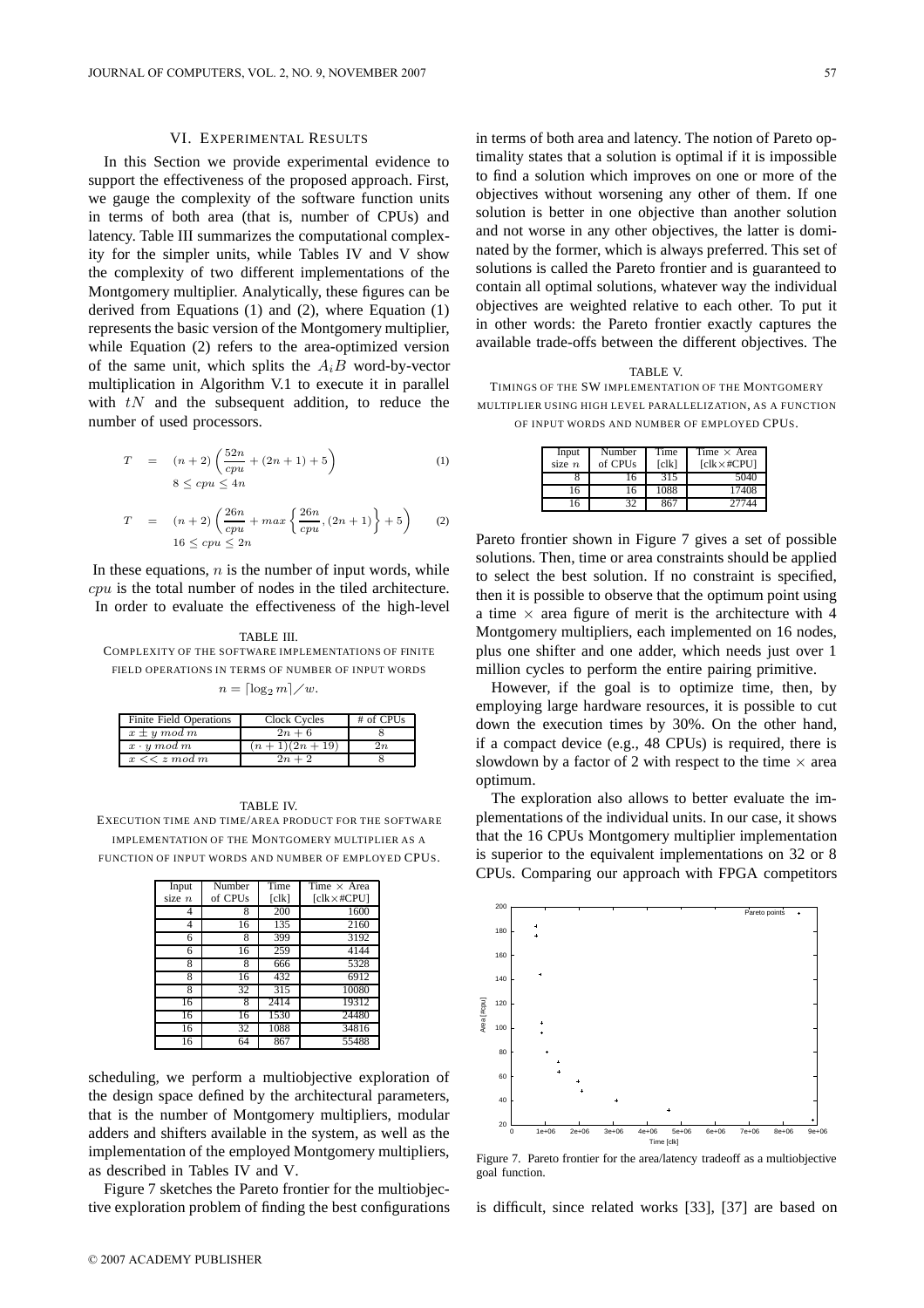different arithmetic, while the current trend is to employ *mod p*-based cryptosystems (see Section I). Nevertheless, one may note that the FPGA implementations of the Tate pairing primitive use a wide portion of a somewhat larger FPGA device. Moreover, while for processors is it possible to obtain area estimates, the measurement of the physical area of FPGA implementations is widely dependent on CLB interconnection and pin layout. Therefore, the CLB count of an FPGA implementation gives no clue on the actual area occupied by the design. For the proposed implementation, coprocessors are based on a DSPFabric chip using a 7 mm<sup>2</sup> die for 64 nodes, which is a mean figure with respect to the range of possibilities illustrated in the experimental evaluation.

A comparison can still be given with a high-end embedded processor such as the 32-bit StrongARM, which is reported to execute the same pairing computation in over 60 million cycles [17] at 206 MHz, while an FPGA implementation [33] requires about 6300 cycles at 15 MHz. The time  $\times$  area optimum of our exploration requires 1 million cycle, on a processor that can be clocked up to 400 MHz. Our solution is, as expected, midway between the pure software and pure hardware solutions, though its performances position it nearer to the hardware solution.

With respect to competitor technologies, tiled architectures using the proposed methodology give the following advantages: smooth scalability (tiled architectures provide excellent scalability properties w.r.t. standard VLIW or superscalar architectures) and quick development cycle (almost as fast as software development).

## VII. CONCLUDING REMARKS

In this paper, we propose a novel programming model for tiled architectures, suitable for computationally intensive public key cryptographic algorithms. Our proposal is supported by a case study on the DSPFabric reconfigurable architecture, focusing on the implementation of the Tate pairing primitive. Results prove that large amounts of parallelism can be exploited, yielding speedups of more than one order of magnitude with respect to state of the art software implementations. Finally, note that tiled architectures have a rather contained power consumption with a uniform distribution. Such feature is a competitive edge w.r.t. FPGA implementations, which are known to have poor performances from this point of view. As a future development, the methodology developed in this work could be fully automated, by designing a dedicated programming language and its compiler tool-chain and integrating the scheduling algorithm within the compiler back-end.

## ACKNOWLEDGMENT

The authors wish to thank Joël Cambonie of STMicroelectronics for his help with the details of the DSPfabric architecture.

#### **REFERENCES**

- [1] B. Pfitzmann and M. Waidner, "Asymmetric fingerprinting for larger collusions." in *ACM Conference on Computer and Communications Security*, 1997, pp. 151–160.
- [2] ——, "Anonymous fingerprinting." in *EUROCRYPT*, 1997, pp. 88–102.
- [3] K. Kurosawa and Y. Desmedt, "Optimum traitor tracing and asymmetric schemes." in *EUROCRYPT*, 1998, pp. 145–157.
- [4] A. Joux, "A one round protocol for tripartite diffiehellman," in *ANTS-IV: Proceedings of the 4th International Symposium on Algorithmic Number Theory*. London, UK: Springer-Verlag, 2000, pp. 385–394.
- [5] D. Boneh and M. K. Franklin, "Identity-based encryption from the weil pairing," in *CRYPTO '01: Proceedings of the 21st Annual International Cryptology Conference on Advances in Cryptology*. London, UK: Springer-Verlag, 2001, pp. 213–229.
- [6] D. Boneh, B. Lynn, and H. Shacham, "Short signatures from the weil pairing," in *ASIACRYPT '01: Proceedings of the 7th International Conference on the Theory and Application of Cryptology and Information Security*. London, UK: Springer-Verlag, 2001, pp. 514–532.
- [7] A. Joux, "The weil and tate pairings as building blocks for public key cryptosystems," in *ANTS-V: Proceedings of the 5th International Symposium on Algorithmic Number Theory*. London, UK: Springer-Verlag, 2002, pp. 20–32.
- [8] R. Dutta, R. Barua, and P. Sarkar, "Pairing-based cryptographic protocols: A survey," Cryptology ePrint Archive, Report 2005/64, 2004.
- [9] P. S. L. M. Barreto, H. Y. Kim, B. Lynn, and M. Scott, "Efficient algorithms for pairing-based cryptosystems," in *CRYPTO '02: Proceedings of the 22nd Annual International Cryptology Conference on Advances in Cryptology*. London, UK: Springer-Verlag, 2002, pp. 354–368.
- [10] S. D. Galbraith, K. Harrison, and D. Soldera, "Implementing the tate pairing," in *ANTS-V: Proceedings of the 5th International Symposium on Algorithmic Number Theory*. London, UK: Springer-Verlag, 2002, pp. 324–337.
- [11] P. C. van Oorschot and M. J. Wiener, "Parallel collision search with cryptanalytic applications," *Journal of Cryptology*, vol. 12, no. 1, pp. 1–28, March 1999, online Date Thursday, February 19, 2004.
- [12] D. Freeman, "Constructing pairing-friendly elliptic curves with embedding degree 10," Cryptology ePrint Archive, Report 2006/026, 2006.
- [13] P. Barreto and M. Naehrig, "Pairing-friendly elliptic curves of prime order," 2005.
- [14] M. Scott, "Scaling security in pairing-based protocols," Cryptology ePrint Archive, Report 2005/139, 2005.
- [15] M. Scott and P. S. L. M. Barreto, "Compressed pairings." in *CRYPTO*, ser. Lecture Notes in Computer Science, M. K. Franklin, Ed., vol. 3152. Springer, 2004, pp. 140–156.
- [16] V. Miller, "Short programs for functions on curve," Unpublished manuscript, 1986, avaliable at http://crypto.stanford. edu/miller/miller.pdf.
- [17] M. Scott, "Computing the tate pairing." in *CT-RSA*, ser. Lecture Notes in Computer Science, A. Menezes, Ed., vol. 3376. Springer, 2005, pp. 293–304.
- [18] M. B. Taylor, W. Lee, J. Miller, D. Wentzlaff, I. Bratt, B. Greenwald, H. Hoffmann, P. Johnson, J. Kim, J. Psota, A. Saraf, N. Shnidman, V. Strumpen, M. Frank, S. Amarasinghe, and A. Agarwal, "Evaluation of the raw microprocessor: An exposed-wire-delay architecture for ilp and streams," in *ISCA '04: Proceedings of the 31st annual international symposium on Computer architecture*. Washington, DC, USA: IEEE Computer Society, 2004, p. 2.